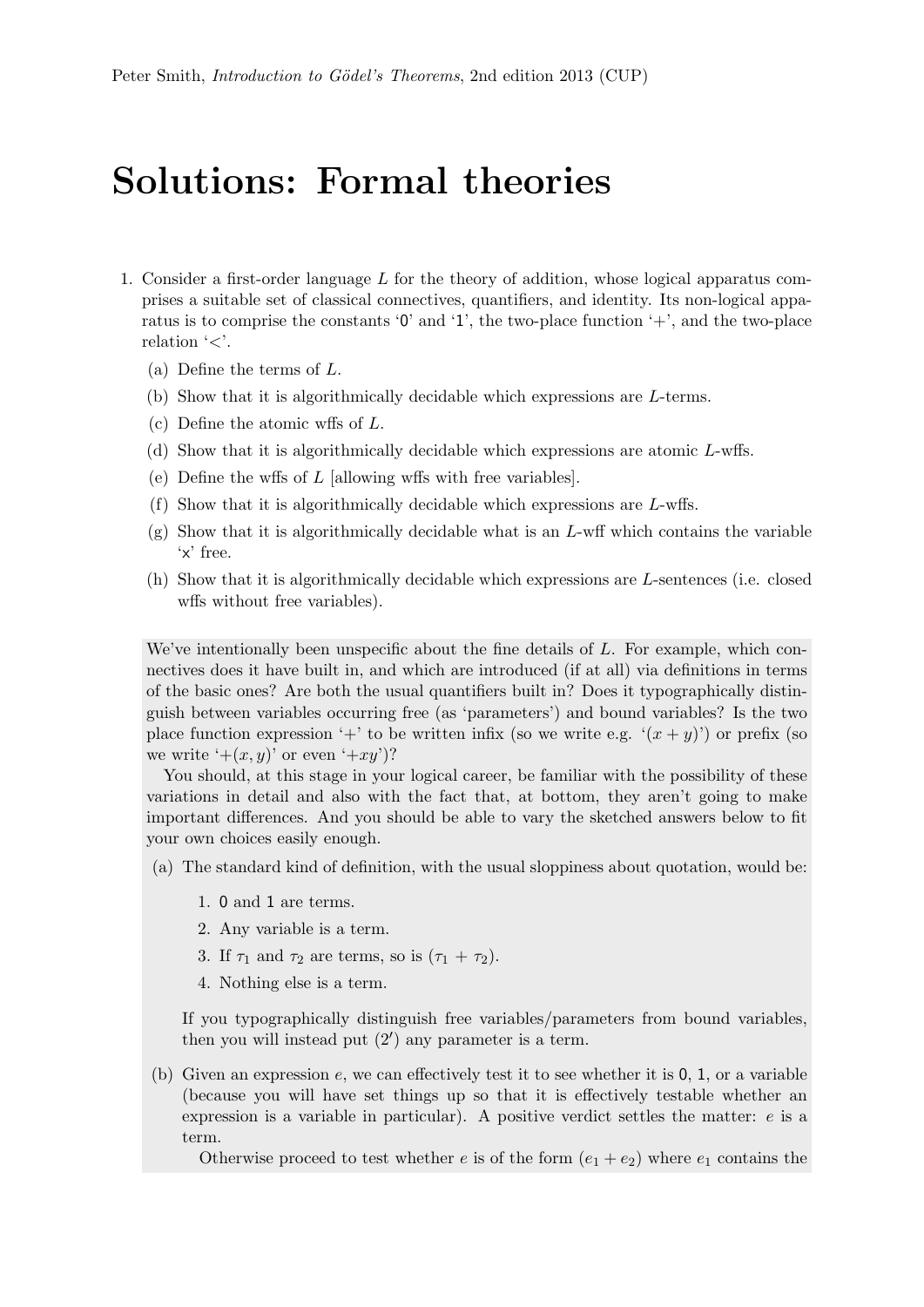same (possibly zero) number of left and right brackets: that can evidently be done effectively by bracket counting. A negative verdict settles the matter:  $e$  is not a term.

Otherwise e is a term iff  $e_1$  and  $e_2$  both are. So start the test again, to determine in turn whether  $e_1$  and  $e_2$  are terms.

Eventually this process of breaking an expression into parts and testing parts will have to terminate, and we will get a final verdict on whether our initial expression is indeed a term.

- (c) With the usual sloppiness about quotation,
	- 1. If  $\tau_1$  and  $\tau_2$  are terms, then  $\tau_1 = \tau_2$  is an atomic wff.
	- 2. If  $\tau_1$  and  $\tau_2$  are terms, then  $\tau_1 < \tau_2$  is an atomic wff.
	- 3. Nothing else is an atomic wff.
- (d) Since terms cannot contain either  $=$ ' or ' $\lt$ ', we can simply ask of an expression  $e$ : is it of the form  $e_1 = e_2$  or  $e_1 < e_2$  for some  $e_1$  and  $e_2$ ? It is a mechanical business to test if so. If 'no', then  $e$  isn't an atomic wff. If 'yes', then  $e$  is an atomic wff iff both  $e_1$  and  $e_2$  are terms, and that's effectively testable given answer (b).
- (e) You will want something like this:
	- 1. If  $\varphi$  is an atomic wff it is a wff.
	- 2. If  $\varphi$  is a wff, so is  $\neg \varphi$ .
	- 3. If  $\varphi, \psi$  are wffs, so is  $(\varphi \to \psi)$ .
	- 4. If  $\varphi$  is a wff and  $\xi$  is a variable, then  $\forall \xi \varphi$  is a wff.
	- 5. Nothing else is a wff.

You might want more binary connectives. If you set up terms and atomic wffs using a distinctive class of variables/parameters, you would say instead that if  $\varphi$  is a wff containing the parameter  $\alpha$  and  $\xi$  is a variable (new to  $\varphi$ ), then  $\forall \xi \varphi'$  is a wff (where  $\varphi'$  results from  $\varphi$  by substituting  $\xi$  for some or all occurrences of  $\alpha$ ).

- (f) Again you need to consider cases.
	- 1. Given an expression  $e$ , test to see if it is an atomic wff, which we can do effectively by part (d). If it is, we are done:  $e$  is a wff.
	- 2. If e it isn't atomic, test it to see if it is of the form  $\neg e_1$  or  $\forall \xi e_1$ , which can again be done effectively. If it is,  $e$  is a wff iff  $e_1$  is, and we need to start again from the beginning, running this test on  $e_1$ .
	- 3. Otherwise, test to see whether e is of the form  $(e_1 \rightarrow e_2)$  where  $e_1$  has the same number (perhaps zero) of left and right parentheses (that can be done effectively). If it isn't e isn't a wff. Otherwise, e is a wff iff  $e_1$  and  $e_2$  are, and we need to start again, testing  $e_1$  and  $e_2$  in turn.
	- 4. Eventually this process must terminate . . .
- (g) One reason for setting things up in the first place with free variables (i.e. parameters) typographically distinguished from bound variables is that doing so makes these two last two questions trivially easy. In particular, we just look to see if a wff contains any of those typographically marked variables to determine whether it is a closed wff or not.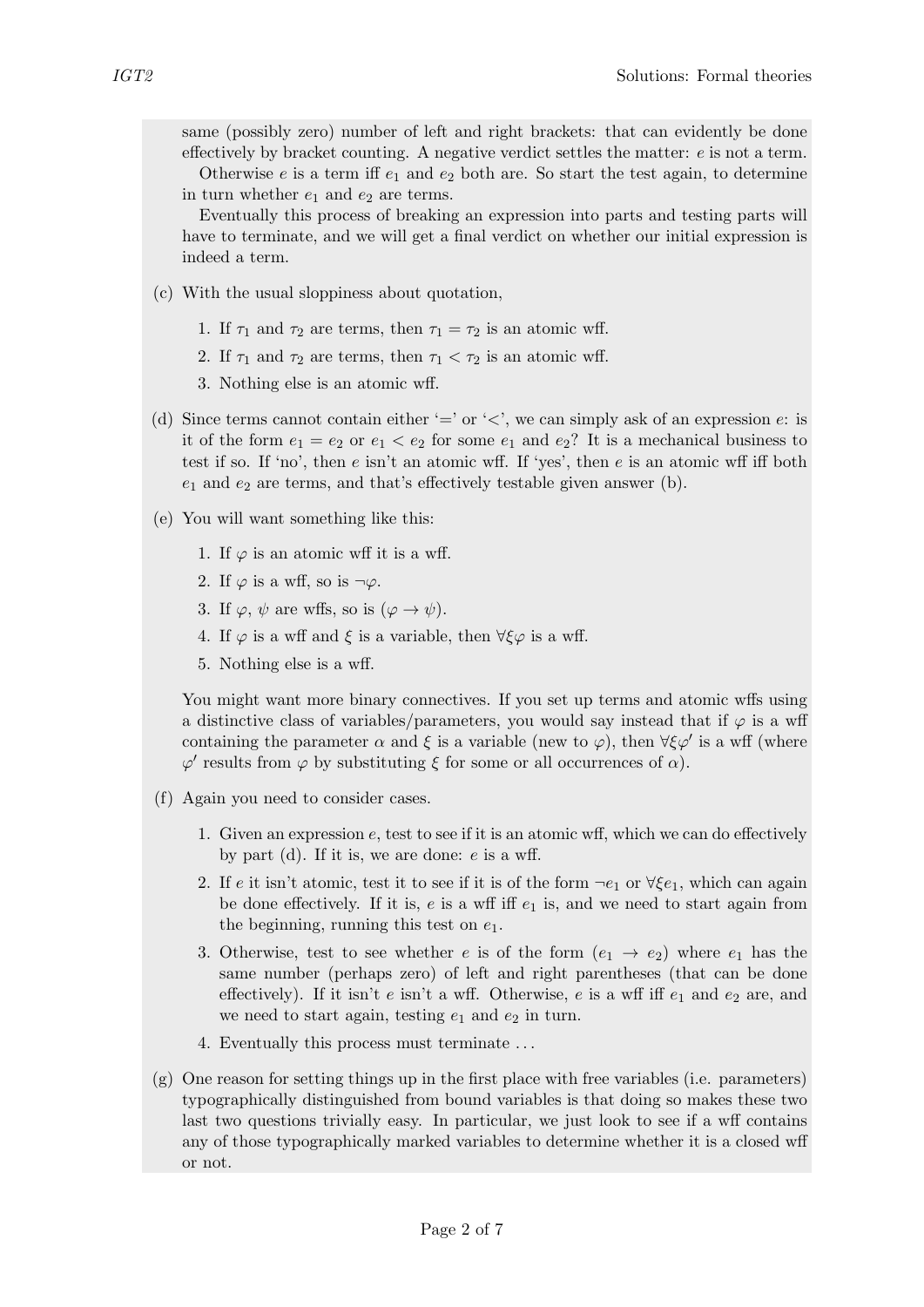If you use only one style of variable things are inevitably messier. Essentially, you need to determine, of a given occurrence of a variable  $\xi$  in a wff  $\varphi$ , whether is buried in a wff the form  $\forall \xi \psi$  where this wff is part of  $\varphi$ . If it isn't, then that occurrence of  $\xi$  is free in  $\varphi$ .

- 2. Consider the following (uninterpreted) theory  $H$ . The alphabet of  $H$ 's language consists of the symbols  $M, U, I$ , and any finite string of symbols is a wff. The theory has one axiom: MI. H also has five rules of inference ( $\sigma$  indicates a string of symbols, possibly empty).
	- 1. Given a wff of the form  $\sigma l$ , you can infer the wff  $\sigma lU$ . (For example, from MUI infer MUIU.)
	- 2. Given a wff of the form  $M\sigma$ , infer  $M\sigma$ . (For example, from MIIU infer MIIUIIU.)
	- 3. Given a wff which includes the string UI, infer the wff that results from replacing that string with IU. (For example, from MIUIU infer MIIUU.)
	- 4. Given a wff which includes the string UU, infer the wff that results from deleting that string. (For example, from MIIUU infer MII.)
	- 5. Given a wff which includes the string III, infer the wff that results from replacing that string with a U. (For example, from MUIIIIU infer MUIUU.)
	- (a) Does H count as an effectively axiomatized (uninterpreted) formal theory?
	- (b) Prove every H-theorem starts with the symbol M, and contains no other occurrence of M.

This question is based on a famous puzzle due to Douglas Hofstadter in his book Gödel, Escher, Bach.

- (a) We've said how to effectively determine what's an H-wff, and it is effectively decidable what is an instance on an  $H$ -rule. Strictly speaking, though, we haven't yet set down what counts as an  $H$ -proof. It would be consistent with what we have so far to add, e.g., that a proof is a string of wffs with no more than one appeal to any particular rule of inference. But it is obvious what is intended: a proof is a sequence of wffs, starting from the axiom, where each step applies a rule of inference to the previously derived wff. With that understood,  $H$  is an effectively formalized theory.
- (b) By inspection, the sole axiom starts with an M. We then just note that no rule of inference deletes an initial M or introduces another one. So, however long a proof goes on, we can only derive wffs of the form  $M\sigma$  where there are no occurrences of M in σ.
- (c) Can you derive MIIU as a theorem?
- (d) Can you derive MUUIU?
- (e) Can you derive MU?
- (c) Here's a proof: MI, MIU, MIUIU, MIIUU, MII, MIIU.
- (d) Here's a proof: MI, MIU, MIUIU, MIUIUIUIU, MIIUUIUIU, MIIIUIU, MUUIU.
- (e) This can't be done: see (h).
- (f) Show that, for each rule, if it is applied to a wff whose number of contained 'I's is not a multiple of 3, the result is a wff whose number of 'I's is also not a multiple of 3.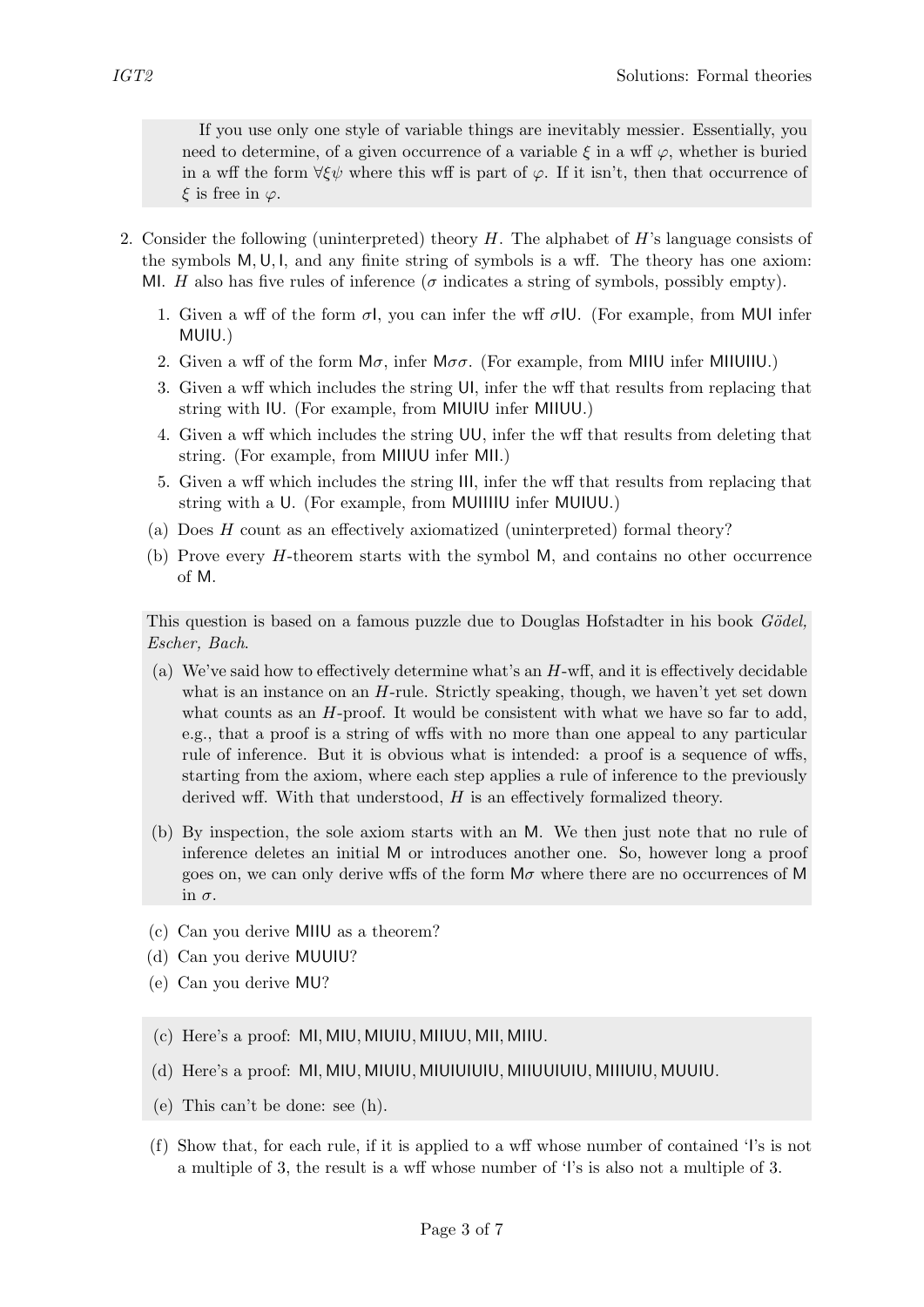- (g) Can you derive MIUIIUIII?
- (h) Now revisit question (h) again.
- (f) Proof is by inspection. Rules  $(1)$ ,  $(3)$ ,  $(4)$  don't change the number of 'I's between premiss and conclusion. Rule (2) will double the number of 'I's (so if the number of 'I's in the premiss is not divisible by three, then likewise for the number of 'I's in the conclusion). Rule (5) reduces the number of 'I's by three (so again, if the number of 'I's in the premiss is not divisible by three, then likewise for the number of 'I's in the conclusion).
- (g) Since number of 'I's in the sole axiom is not divisible by three, and all the rules of inference take us from wffs where the number of 'I's is not divisible by three to another such wff, no theorem can contain  $3n$  'l's for any n. In particular, it can't contain 6 'I's, which rules out MIUIIUIII as a theorem.
- (h) Nor can it contain zero 'I's, which rules out MU as a theorem.

What's interesting about this example is that a simple, purely syntactic argument, involving symbol-counting quickly establishes the non-derivability of certain wffs. That contrasts with the non-derivability proof we give in answering the next question.

3. Mathematicians will recognise this question as being about the theory of groups. As part of philosophers' general education, they ought to know about the concept of a group too, for a reason that will emerge.

Consider the formal first-order theory  $G$  whose non-logical vocabulary comprises just a two-place function expression  $\cdot$  and a constant  $\cdot$  e. We'll in fact write the function  $\cdot$ infix' like ordinary multiplication, so we put e.g.  $'(x \cdot y)'$  rather than  $(x, y)$ . We will also allow the dropping of outer brackets. The axioms of  $G$  are:

- 1.  $\forall x \forall y \ x \cdot (y \cdot z) = (x \cdot y) \cdot z$
- 2.  $\forall x \, x \cdot e = x$
- 3.  $\forall x \exists y \ x \cdot y = e$
- (a) Is G an effectively formalized theory?
- (b) Prove  $\forall x \exists y \, y \cdot x = e$ .
- (c) Prove  $\forall x \, e \cdot x = x$ .
- (d) Prove that the 'unit'  $e$  is unique: in other words, if  $e$  and  $e'$  both satisfy (2) and (3), then  $e = e'$ .
- (e) Prove that 'inverses' are unique: i.e.,  $\forall x \forall y \forall y'((x \cdot y = e \land x \cdot y' = e) \rightarrow y = y')$ .
- (a) Assuming the background first-order logic is correctly formalized, and we set down rules for using brackets with the sole function expression (and for dropping them), then yes, G is an effectively formalized theory.
- (b) We argue informally, but you can dress this up inside whatever formal deductive system you have given G. Take an arbitrary x. Then for some y, we have  $x \cdot y = e$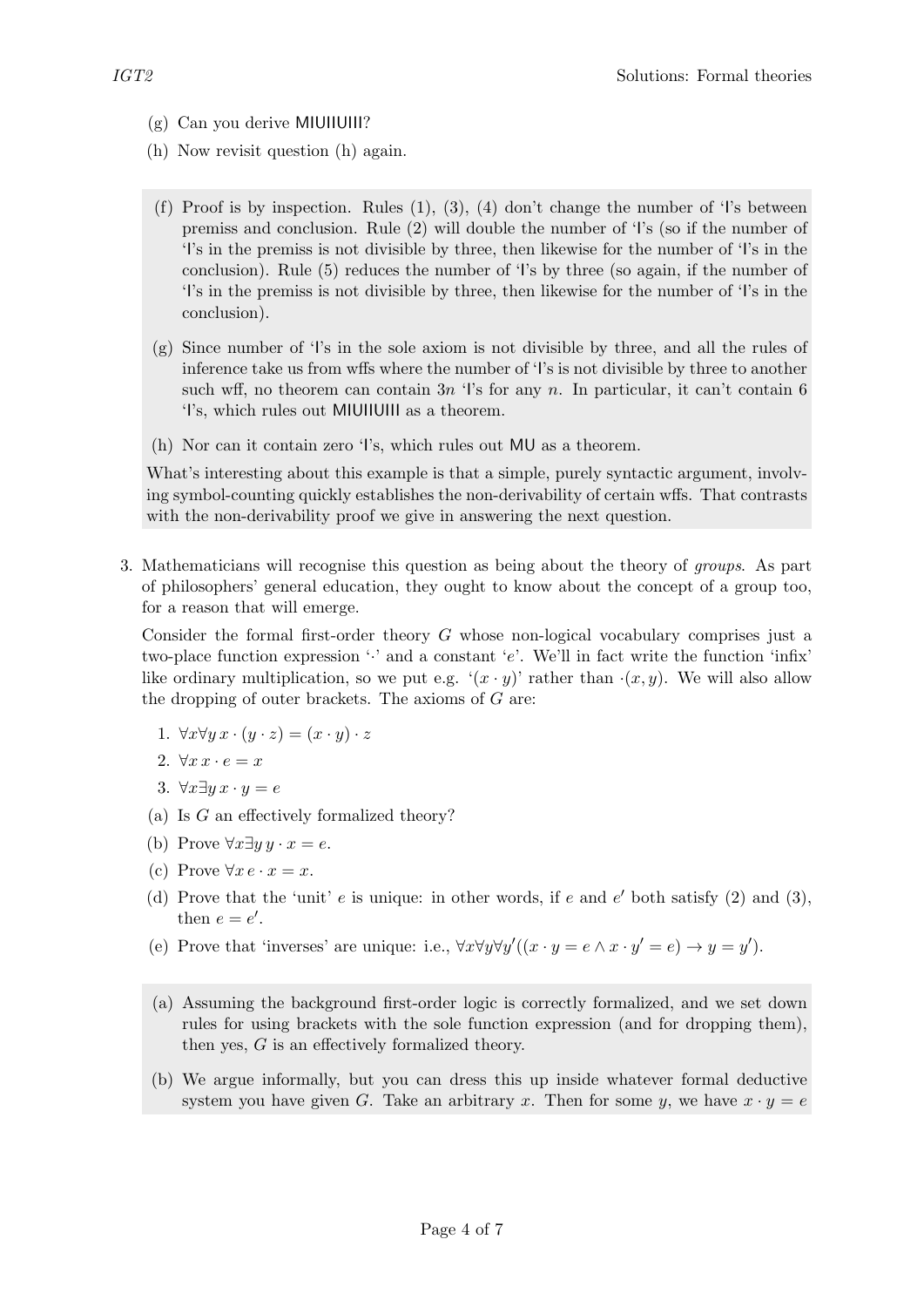(by 3). And for some z, we have  $y \cdot z = e$  (by 3 again). Then we have

$$
y \cdot x = (y \cdot x) \cdot e
$$
  
=  $(y \cdot x) \cdot (y \cdot z)$   
=  $y \cdot (x \cdot (y \cdot z))$   
=  $y \cdot ((x \cdot y) \cdot z)$   
=  $y \cdot (e \cdot z)$   
=  $(y \cdot e) \cdot z$   
=  $y \cdot z$   
=  $e$ 

Which shows, as we wanted, that for any x, there is a y such that  $y \cdot x = e$ . And in fact, any  $y$  that serves as a 'right inverse' to  $x$  is also a 'left inverse'.

(c) Take an arbitrary x. We know that there is a y such that  $x \cdot y = y \cdot x = e$ . So then we have

$$
e \cdot x = (x \cdot y) \cdot x
$$
  
=  $x \cdot (y \cdot x)$   
=  $x \cdot e$   
= x

(d) Suppose  $e$  and  $e'$  are units satisfying  $(2)$  and  $(3)$ .

 $e = e \cdot e' \text{ since } e' \text{ obeys (2)}$  $= e'$  applying result (c) above

(e) Given an arbitrary x, suppose for some y and  $y'$ ,  $x \cdot y = e$  and  $x \cdot y' = e$ . We can then argue as follows:

> $y = y \cdot e$  from (2)  $= y \cdot (x \cdot y')$  by assumption  $= (y \cdot x) \cdot y'$  $= e \cdot y'$  by result (b)  $=$ by result  $(c)$

- (f) Prove G is consistent by giving three interestingly different interpretations for the language of  $G$  on which  $G$ 's axioms are all true.
- (g) Is  $\forall x \forall y \ x \cdot y = y \cdot x$  a G-theorem?
- (h) Is G negation complete?
- (f) A structure which interprets the axioms  $G$  is said to be a *group*. Here's just three examples.
	- 1. Take the domain of interpretation to be rational numbers greater than zero. Take  $\cdot \cdot$  to mean multiplication, and the 'unit' e to be 1. Then the axioms (1) to (3) are all true. [A similar infinite example: take the domain to be all integers, positive and negative. Take  $\cdot$  to mean addition, and the 'unit' e to be 0.]
	- 2. A small finite example. Take the domain to be ways of moving a square so the same four points continue to be coincide with a corner each. (You can leave the square where it is, or rotate by  $90^\circ$ ,  $180^\circ$ , or  $270^\circ$ , or flip over on a horizontal, vertical, or diagonal axis). Take  $x \cdot y$  to mean that operation x is done and then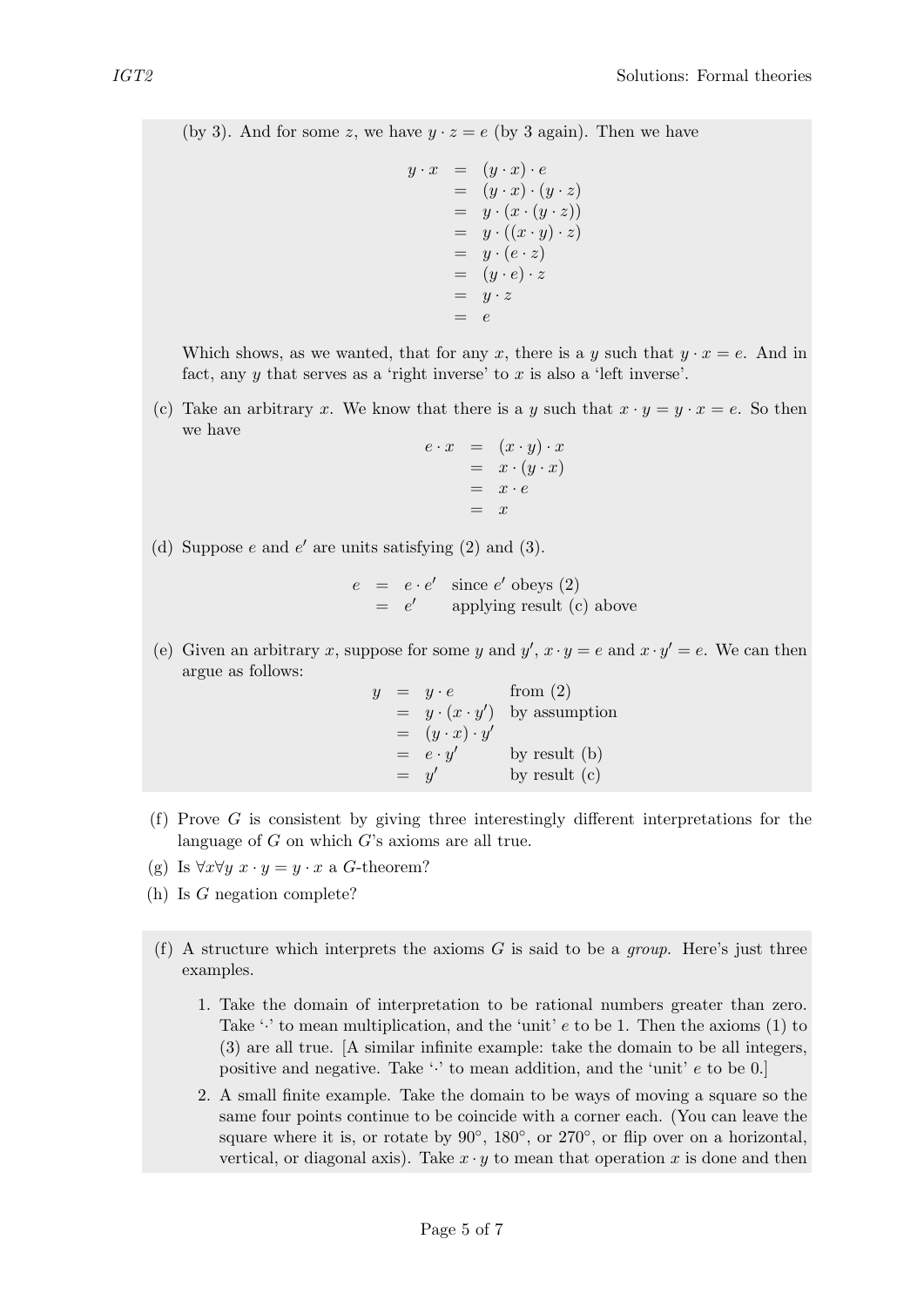operation  $y$ , and take  $e$  to signify the operation of leaving the square where it is. Axioms (1) and (2) are trivially satisfied. (3) is also satisfied since any rotation can undone by continuing through 360◦ , and any flip when repeated undoes its effect.

3. Another finite example. Suppose we have a pack of cards. Take the domain to be 'shuffles' or 'permutations' of the cards (where we move the card in position 1 to the position  $p_1$ , the card in position 2 to the position  $p_2$ , etc. etc.). Again take  $x \cdot y$  to mean the result of doing shuffle x followed by shuffle y, and e denotes leaving the pack undisturbed.

We could continue: see http://en.wikipedia.org/wiki/Examples of groups.

The point to note here is that there is no single 'intended interpretation' of theory G (in the way that there is, as we shall see, an intended interpretation of various theories of arithmetic we shall be looking at). There's an abstract generality here which is characteristic of much modern mathematics (we are interested here not in this or that particular structure, but about a kind of structures, i.e. structures with respect to which the group axioms of  $G$  hold.)

 $(g)$  Take the example of shuffles of a pack of five cards, and consider these two shuffles: a reverses the order of the first two cards; b reverses the order of the whole pack. Then applied to the cards  $[1, 2, 3, 4, 5]$ , applying a then b gives  $[5, 4, 3, 1, 2]$ , applying b then a gives [4, 5, 3, 2, 1]. So  $a \cdot b \neq b \cdot a$ . Hence  $\forall x \forall y \ x \cdot y = y \cdot x$  can't be a G-theorem.

Note then that here we are proving the non-derivability of a wff by going via semantic considerations. There is an interpretation which makes the axioms true and the target wff false, so the axioms don't semantically entail the target wff, hence – by the soundness of first-order logic – the axioms don't deductively entail the target wff either.

- (h) Since  $\forall x \forall y \ x \cdot y = y \cdot x$  is true on some interpretations of G (e.g. the numerical ones we gave first) and false on others, that shows that neither it nor its negation is derivable from the axioms. So G is not negation-complete.
- 4. A reality check. Suppose T is an effectively axiomatized formal theory. Can T be
	- (a) Inconsistent and negation-complete?
	- (b) Consistent, negation-incomplete and decidable?
	- (c) Inconsistent and undecidable?
	- (d) Consistent and undecidable?
	- (e) Consistent, negation-complete and undecidable?
	- (a) Yes. If T has a classical logic, if it is inconsistent, it will prove both  $\varphi$  and  $\neg \varphi$  for any sentence  $\varphi$ , so is automatically negation-complete.
	- (b) Yes. The null theory with no axioms is consistent, negation-incomplete and decidable. Or take the theory whose language is a propositional language with atomic wffs p and q, with a standard classical logic, and where p is the only axiom. This is consistent, negation-incomplete and decidable (why?).
	- (c) No, at least if  $T$  has a classical logic. For then  $T$  it proves everything, so it is trivially decidable whether a wff is a theorem.